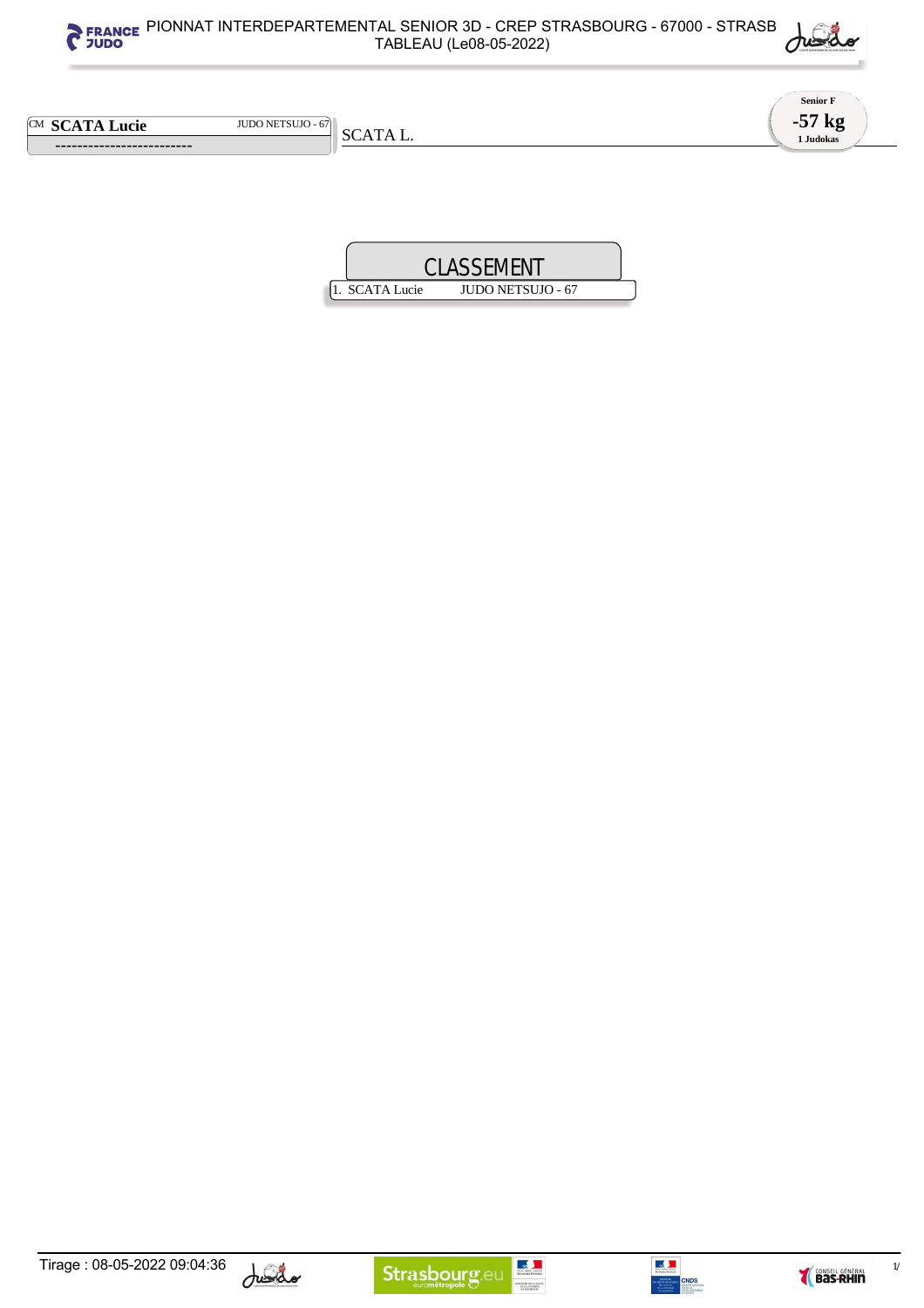

7 judokas. Tirage : 08-05-2022 09:09:25

|                          | Poule 1 (63 kg)      |          |          |          |          | Tapis 1  |               |          |                |
|--------------------------|----------------------|----------|----------|----------|----------|----------|---------------|----------|----------------|
| NOM et Prénom            | Comite               | Grade    |          | 2        | 3        | 4        | V             | P        | - C            |
| <b>MATHERY Ninon</b>     | ACS PEUGEOT MUL - 68 | $(1D)$ 1 |          | $11 - 0$ | $10 - 1$ | $02 - 0$ | 3             | 30       |                |
|                          |                      |          |          | $00 - 0$ | $00 - 1$ | $00 - 0$ |               |          |                |
| <b>ROUX Elise</b>        | <b>SUC - 67</b>      | $(CM)$ 2 | X        |          | X        | X        | $\Omega$      | $\Omega$ | $\overline{4}$ |
| <b>STUBER Sarah</b>      | A.O.GAZELEC STR - 67 | $(CN)$ 3 |          | $02 - 0$ |          | $02 - 0$ |               |          |                |
|                          |                      |          | $\sf X$  | $00 - 0$ |          | $00 - 0$ | $\mathcal{P}$ | 20 2     |                |
| <b>SARBACHER Joannie</b> | JUDO CLUB KAYSE - 68 | $(CB)$ 4 | $\times$ | $01 - 0$ | X        |          | -4            | $\Omega$ | - 3            |
|                          |                      |          |          | $01 - 2$ |          |          |               |          |                |

Ordre combats : 1-2 3-4 1-3 2-4 1-4 2-3

| Poule 2 (63 kg)              |                      |          |   |          |          |          | Tapis 1  |                 |  |  |  |
|------------------------------|----------------------|----------|---|----------|----------|----------|----------|-----------------|--|--|--|
| NOM et Prénom                | Comite               | Grade    |   | 2        | 3        | V        | P.       | - C             |  |  |  |
| <b>MATHIEU Manon</b>         | JC ASPACH/BAS - 68   | (1D) 1   |   | $02 - 0$ | $11 - 1$ | 2 20 1   |          |                 |  |  |  |
|                              |                      |          |   | $00 - 0$ | $00 - 2$ |          |          |                 |  |  |  |
| <b>SCHMID Mathilde</b>       | J.C.QUATZENHEIM - 67 | $(CM)$ 2 | X |          | X        | $\Omega$ | $\Omega$ | - 3             |  |  |  |
| <b>SELMANI Yannice</b>       | CLUB JUDO MUNDO - 67 |          | X | $10 - 0$ |          |          |          |                 |  |  |  |
|                              |                      | (3D) 3   |   | $00 - 0$ |          |          |          | 10 <sub>2</sub> |  |  |  |
| Ordre combats: $1-2$ 2-3 1-3 |                      |          |   |          |          |          |          |                 |  |  |  |





 $\frac{2}{\sqrt{2}}$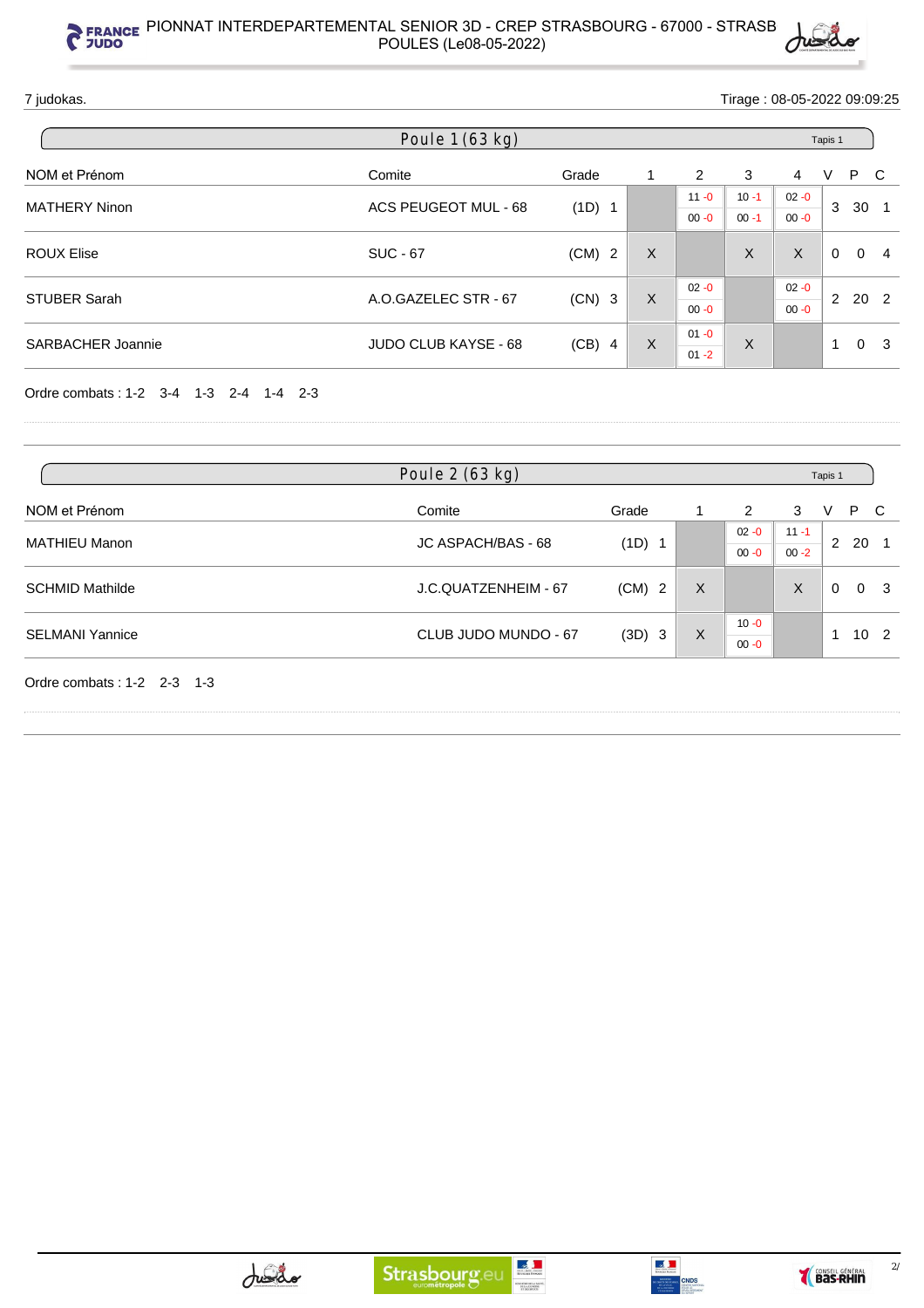









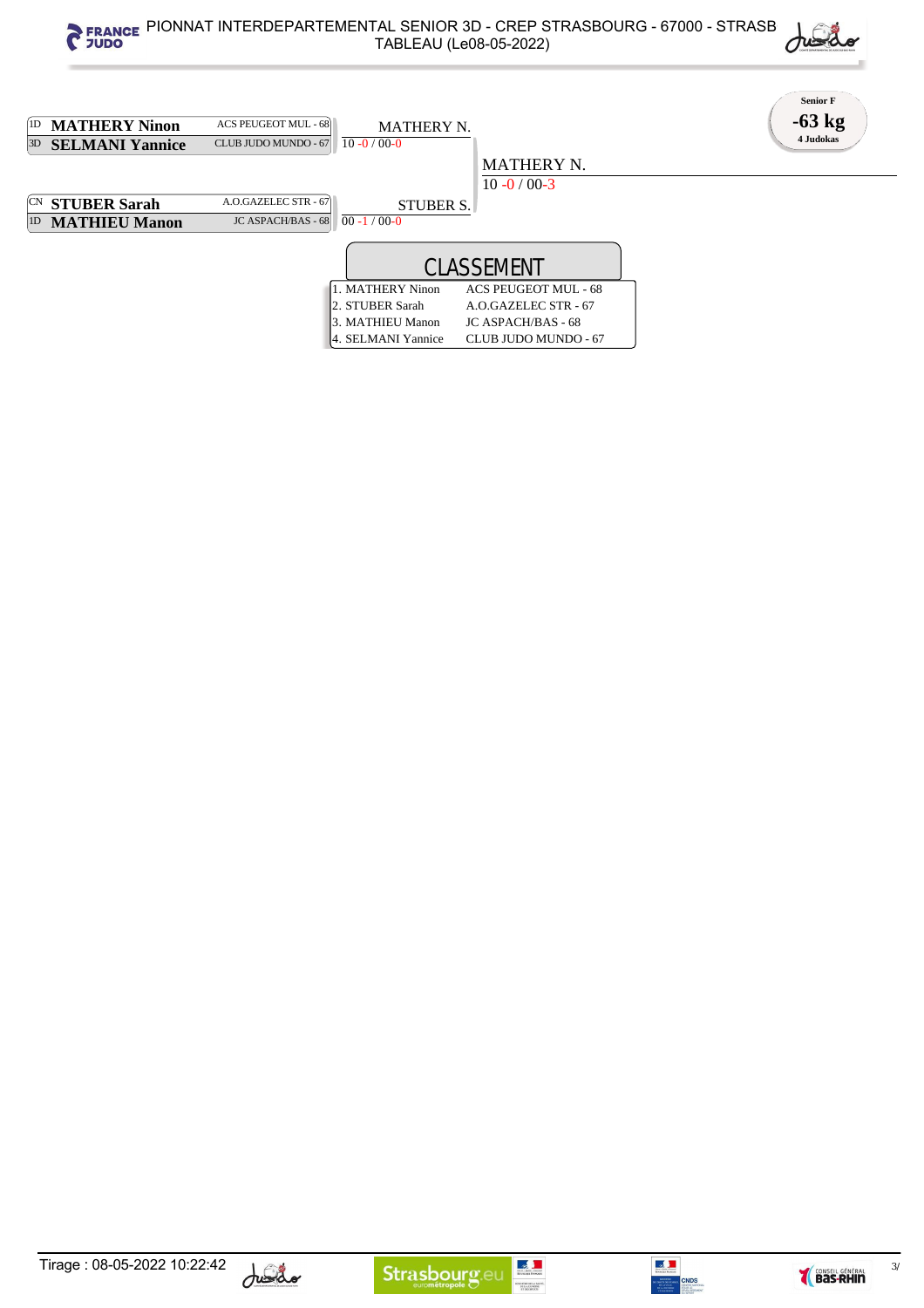



**Senior F -70 kg 1 Judokas**

1D **BAUER Cyrielle** J.C.QUATZENHEIM - 67

 **-------------------------** 

BAUER C.











 $4/$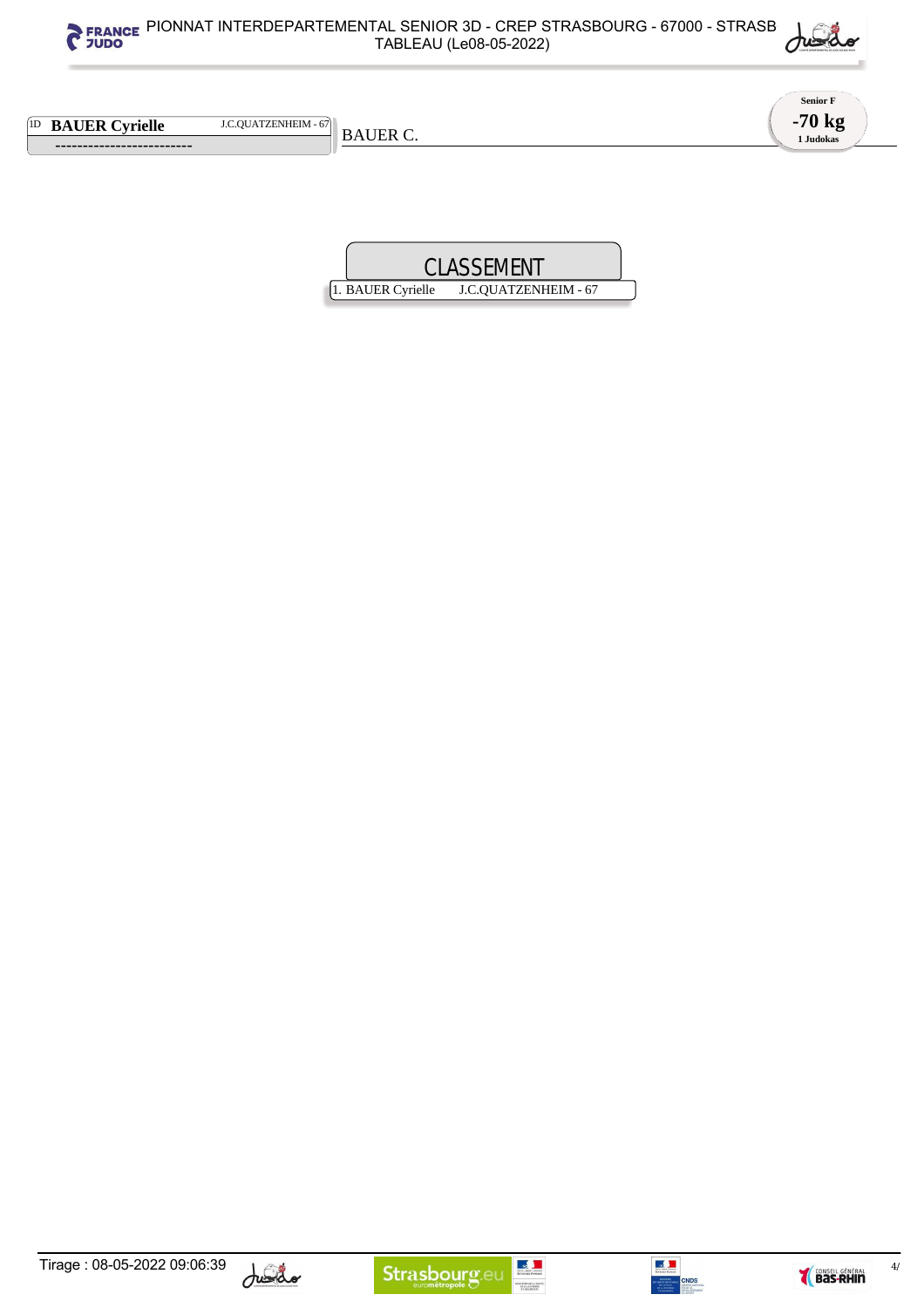



**Senior F -78 kg 1 Judokas**

1D **SZEKELY Melanie** JC.SAVERNE - 67

 **-------------------------** 

SZEKELY M.









 $5/$